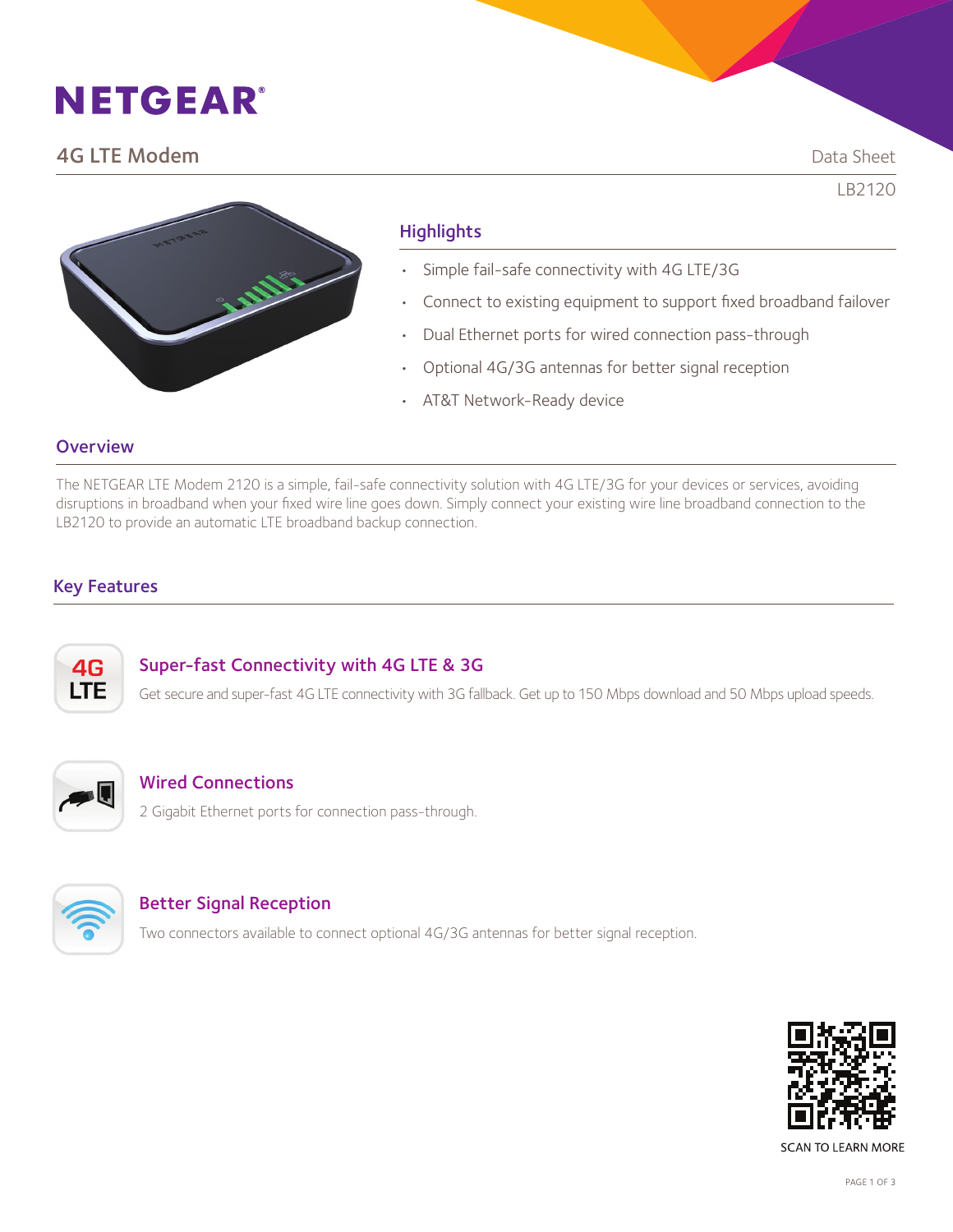# **NETGEAR®**

# **4G LTE Modem And Sheet Contains a structure of the Contains and Sheet Contains a Sheet Contains a Sheet Contains a Sheet Contains a Sheet Contains a Sheet Contains a Sheet Contains a Sheet Contains a Sheet Contains a Shee**

LB2120

## Use Cases

We all depend on a fast, always-on broadband connection, and planning ahead to ensure everyone stays connected is essential.

Using the NETGEAR 4G LTE Modem for broadband connectivity enables Internet access at fast speeds with the convenience of portability and flexibility. Unlike other connectivity sources, the NETGEAR 4G LTE Modem can be easily installed in a matter of minutes, and it's ideal for a wide range of environments including rural areas, outdoors, and locations where wireline option is not readily available.

The NETGEAR 4G LTE Modem is also a reliable backup source for broadband connectivity, allowing you to continue running without any disruption when your wire line broadband is unexpectedly not available.

Some typical applications include:

- LTE connectivity for business' needs
- Interim solution to fixed line service

• Premise security & monitoring

• Temporary offices such as construction sites

- 
- Last-mile connection
- Retail locations with payment processing
- Enterprise server room